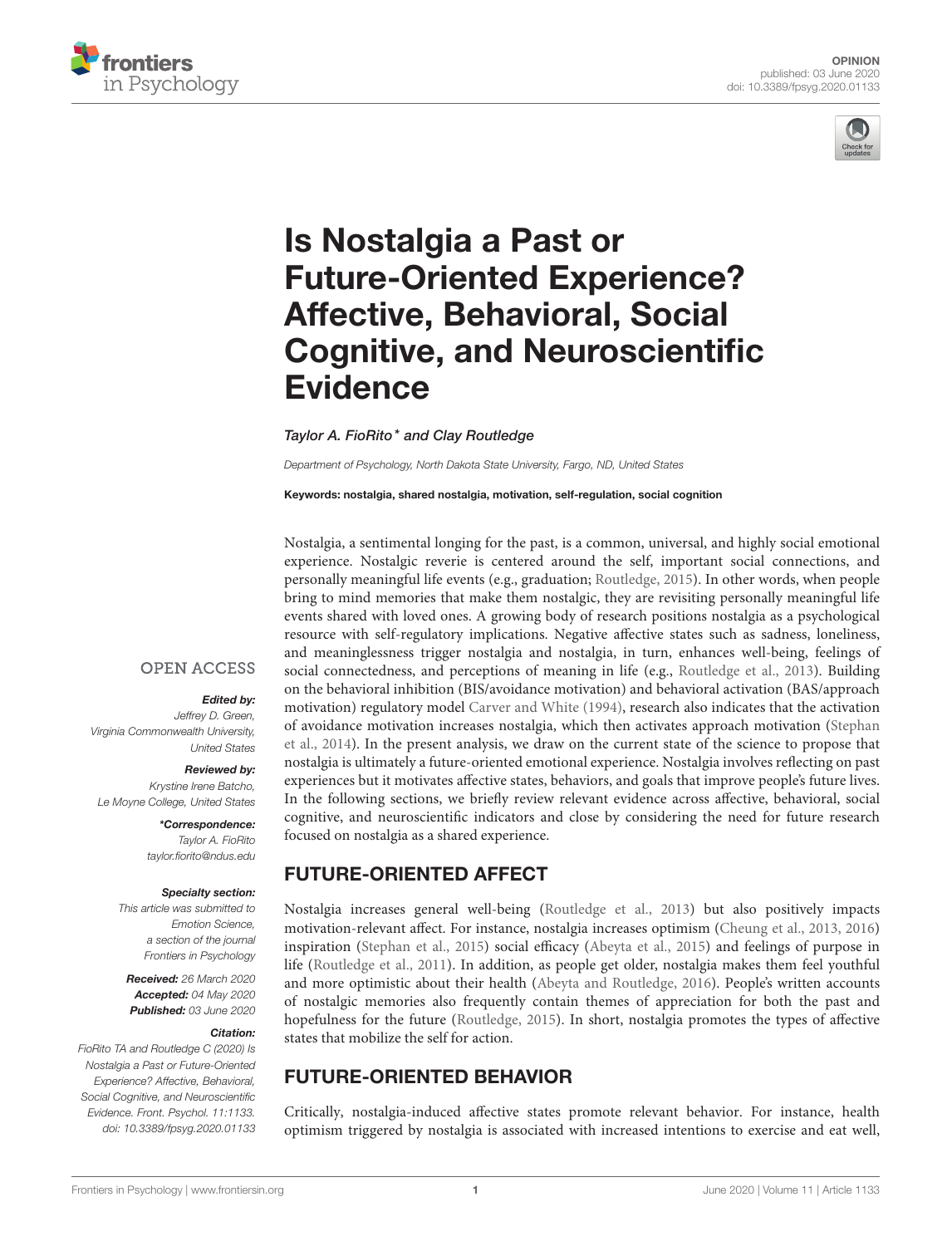as well as subsequent levels of physical activity [\(Kersten et al.,](#page-2-10) [2016\)](#page-2-10). Similarly, the social efficacy nostalgia engenders leads to increased social engagement [\(Abeyta et al., 2015\)](#page-2-7). More broadly, when people experience nostalgia, they are subsequently more likely to engage in prosocial behavior [\(Stephan et al.,](#page-2-3) [2014\)](#page-2-3), including charitable giving [\(Zhou et al., 2012\)](#page-2-11). Nostalgia doesn't just make people feel inspired. It drives them to act on their inspiration.

## FUTURE-ORIENTED SOCIAL COGNITION

Arguably, the most compelling evidence that nostalgia is a future-oriented emotional experience is its effects on goal-related cognition, since goals are about the future. Nostalgia increases the importance people assign to relationship goals, intentions to pursue the goal of connecting with friends, and the desire to resolve a relationship problem [\(Abeyta et al., 2015\)](#page-2-7). More broadly, nostalgia increases the motivation to pursue one's most important goal [\(Sedikides et al., 2017\)](#page-2-12).

Given the social nature of nostalgia, its impact on goals may be strongest in the interpersonal domain. Relatedly, nostalgia's impact on social motivation is moderated by individual differences in attachment-related avoidance (Abeyta et al., [2019\)](#page-2-13). For individuals who rely on relationships for psychological comfort (low attachment-related avoidance), nostalgia increases social goal pursuit. For those who do not rely on relationships for comfort (high attachmentrelated avoidance), nostalgia decreases social goal pursuit. In sum, nostalgia mobilizes the self, particularly the social self.

# THE MOTIVATED BRAIN

The neuroscience of nostalgia remains limited. Nostalgia proneness is positively related to right-frontal electroencephalogram (EEG) asymmetry, an indicator avoidance motivation and negative emotions [\(Tullett et al.,](#page-2-14) [2015\)](#page-2-14). Although this evidence is correlational, and thus, we cannot determine causality from it, this finding is in line with past research suggesting that negative emotions and experiences, such as loneliness and meaninglessness, trigger nostalgia as a regulatory resource (e.g., [Routledge et al.,](#page-2-1) [2013\)](#page-2-1). More recently, [Bocincova et al. \(2019\)](#page-2-15) found that nostalgia reduced error related negativity (ERN; a neurological indicator of avoidance motivation) in response to making a mistake in a modified Flanker task, which is consistent with research indicating that nostalgia orients people away from avoidant and toward approach-related psychological states [\(Stephan et al., 2014\)](#page-2-3). Notably, a preregistered followup study did not replicate these findings [\(FioRito et al.,](#page-2-16) [2020\)](#page-2-16). Further research is required to examine if, and how, nostalgia affects motivation as measured using social neuroscientific paradigms.

# THE NEED FOR AN INTERPERSONAL APPROACH: SHARED NOSTALGIA

Although previous research demonstrates that nostalgia is primarily focused on social relationships, almost no work has explored how nostalgia occurs in a social setting. Nostalgia likely frequently implicates social interaction. Indeed, up to 75 percent of conversations may include nostalgic content [\(Pasupathi et al.,](#page-2-17) [2002;](#page-2-17) [Fivush, 2008;](#page-2-18) [Baron and Bluck, 2009;](#page-2-19) [Beike et al., 2016\)](#page-2-20). Therefore, future research should explore nostalgia as a shared experience. We define shared nostalgia as nostalgia transmitted to at least one other person or exchanged between two or more people. The nature of shared nostalgia needs to be determined. How often does this occur? With whom? What is the role of approach motivation in sharing nostalgic memories with and between others? What social and emotional benefits, if any, can be gained?

We posit that individuals share nostalgia for two purposes: to create and to maintain social connections. The future-oriented qualities of nostalgia may prompt an individual to share a nostalgic memory with an acquaintance to build closeness. Alternatively, those who discuss nostalgic memories with others may "bring online" a social approach motivation, increasing the extent to which the individuals connect. For instance, discussing a nostalgic childhood experience with a new acquaintance could promote self-disclosing behavior in both individuals. Does this boost a desire to deepen the relationship from acquaintances to friends? Moreover, people may discuss a nostalgic memory with others who also experienced in order to maintain the established intimacy. As an example, a couple reflecting together on their first date may feel intimate feelings toward one another. Does this, in turn, increase intentions to stay together?

## DRAWING FROM THE PAST FOR THE FUTURE

By definition, nostalgia is a past-focused affective experience. A growing body of evidence, however, documents the futureoriented nature of nostalgia. Specifically, people can reference their nostalgic past to remind themselves what it felt to be young [\(Abeyta and Routledge, 2016\)](#page-2-9) and loved (e.g., Cheung et al., [2013\)](#page-2-4), which, in turn, promotes future-oriented behavior, such as physically caring for oneself [\(Kersten et al., 2016\)](#page-2-10), connecting with others (e.g., [Abeyta et al., 2015\)](#page-2-7), and pursuing goals (e.g., [Sedikides et al., 2017\)](#page-2-12). There are deviations from this process, however. For instance, [Cheung et al. \(2019\)](#page-2-21) recently introduced the concept of anticipated nostalgia. This construct is unique in that it does not rely on the reflections of the past. Instead, anticipated nostalgia is nostalgia for the present and the future (e.g., "I anticipate I will feel nostalgic about my children's childhood in the future"). Critically, Cheung et al. [\(2019\)](#page-2-21) found that anticipated nostalgia is related to deliberate savoring techniques, such as purchasing souvenirs and documenting moments with pictures. Thus, anticipated nostalgia could be considered a future-focused experience that